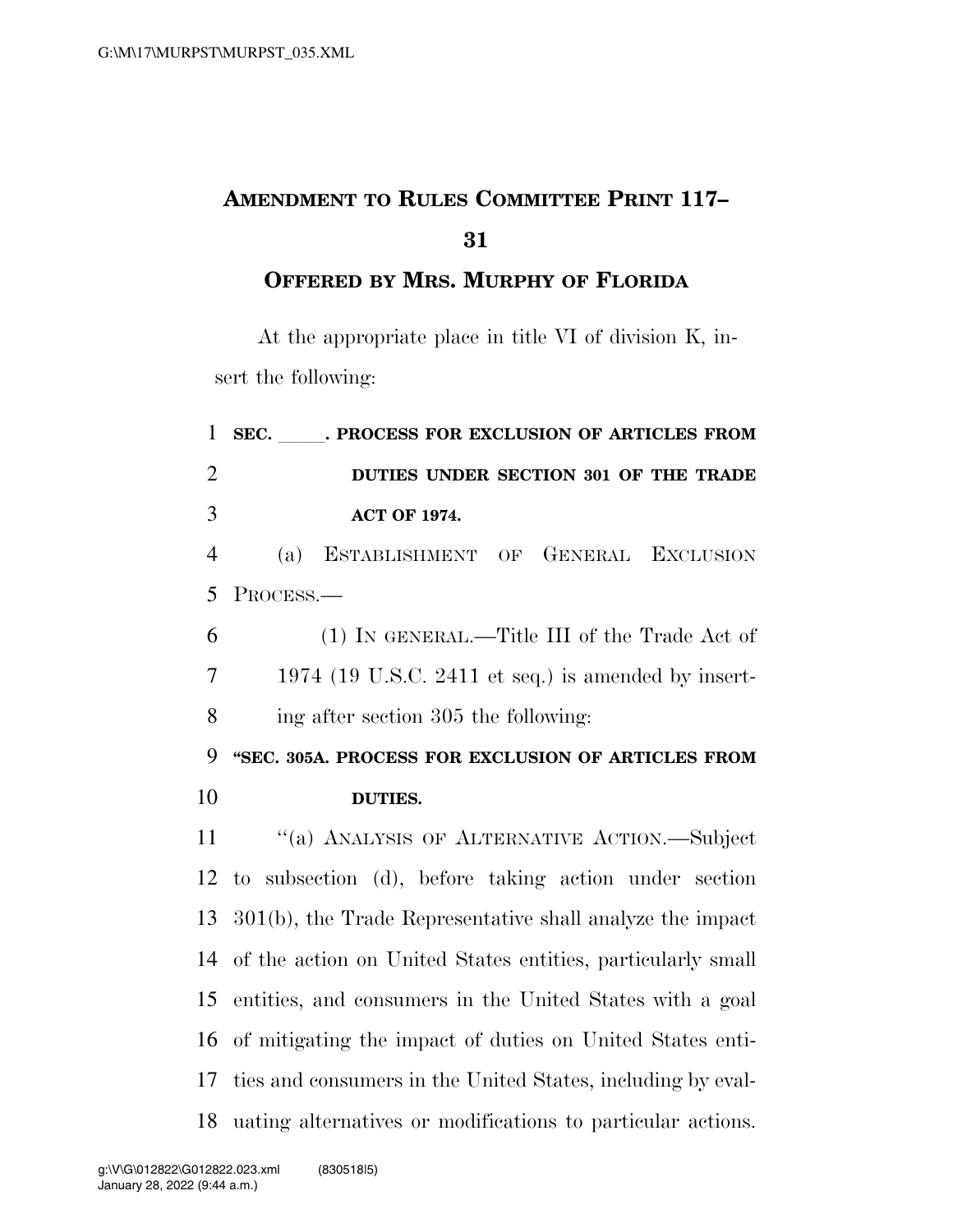| $\mathbf{1}$   | "(b) PROCESS FOR EXCLUSION FROM DUTIES.—                |
|----------------|---------------------------------------------------------|
| $\overline{2}$ | "(1) IN GENERAL.—Subject to subsection (d),             |
| 3              | the Trade Representative shall establish and main-      |
| $\overline{4}$ | tain a process for exclusion requests from duties       |
| 5              | under section $301(b)$ unless the Trade Representa-     |
| 6              | tive determines and certifies to the appropriate con-   |
| 7              | gressional committees that maintaining an exclusion     |
| 8              | process-                                                |
| 9              | "(A) would impair the ability of the United             |
| 10             | States to maintain effective pressure to remove         |
| 11             | unreasonable or discriminatory practices bur-           |
| 12             | dening commerce in the United States; or                |
| 13             | $\lq\lq$ (B) is impractical due to the low value of     |
| 14             | the duties imposed.                                     |
| 15             | "(2) BRIEFING.—If the Trade Representative              |
| 16             | makes a certification under paragraph (1), not later    |
| 17             | than 3 days before making the certification, the        |
| 18             | Trade Representative shall brief the appropriate        |
| 19             | congressional committees regarding the reasons for      |
| 20             | the certification.                                      |
| 21             | CONTINUED CERTIFICATION.—If<br>(3)<br>the               |
| 22             | Trade Representative makes a certification under        |
| 23             | paragraph (1) with respect to duties under section      |
| 24             | $301(b)$ , not less frequently than once every 180 days |
| 25             | while those duties are in effect, the Trade Rep-        |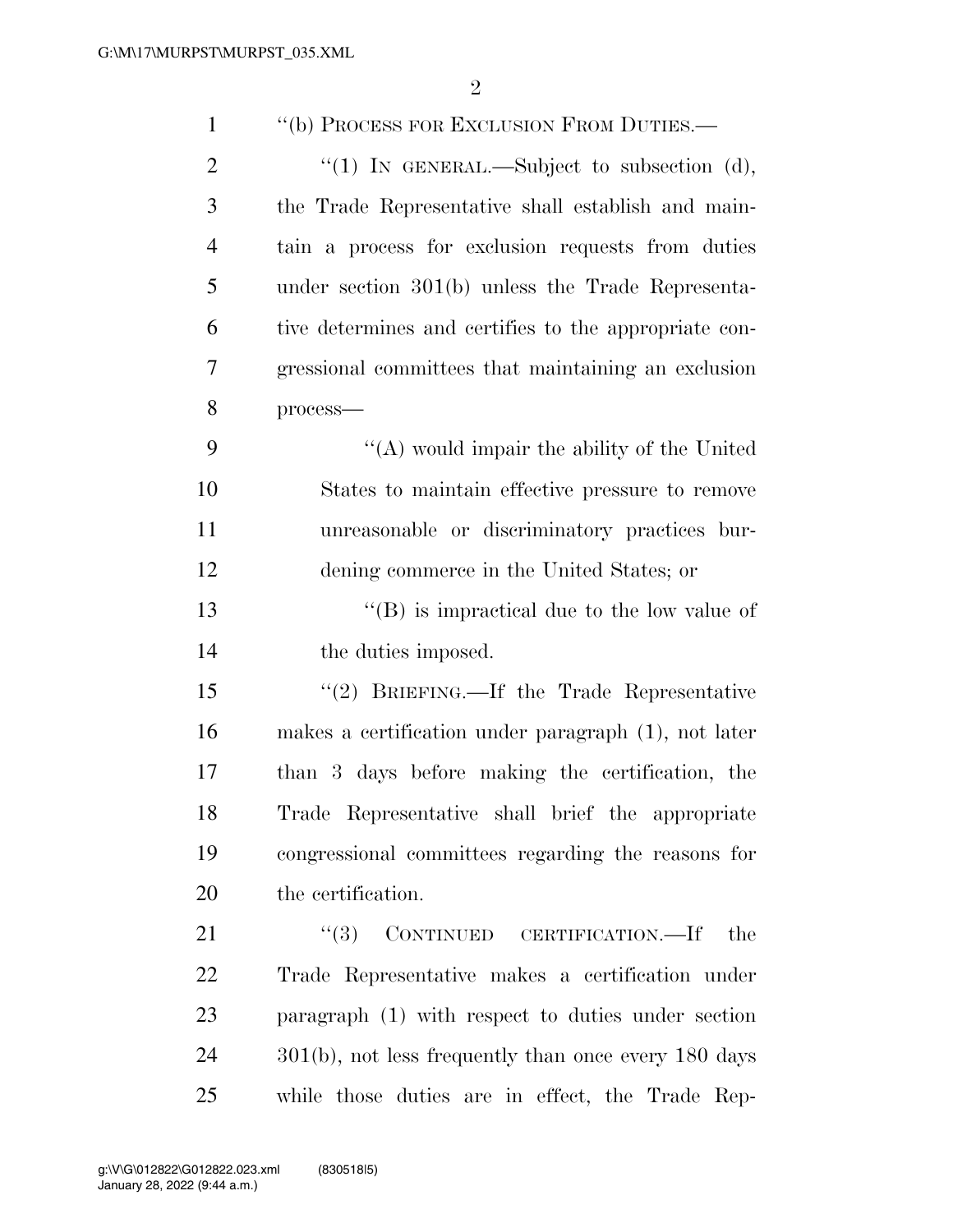resentative shall determine and certify to the appro- priate congressional committees that the reasons for forgoing an exclusion process with respect to those duties continue to be present.

5 "(c) IMPLEMENTATION OF EXCLUSION PROCESS.— "(1) In GENERAL.—In implementing an exclu- sion process required under subsection (b)(1), the Trade Representative shall consider whether and which criteria described in paragraph (2), and such other criteria as the Trade Representative considers appropriate under the circumstances, are appro-priate to apply in the exclusion process.

 ''(2) CRITERIA DESCRIBED.—The criteria de- scribed in this paragraph for exclusion of articles from duties under section 301(b) include the fol-lowing:

17  $\langle (A)$  Whether the failure to grant the ex- clusion would result in severe economic harm to the requester.

20  $\text{``(B)}$  Whether the article or a reasonable substitute is not commercially available to the requester.

23  $\cdot$  (C) Whether the imposition of the duty with respect to the article would unreasonably increase consumer prices for day-to-day items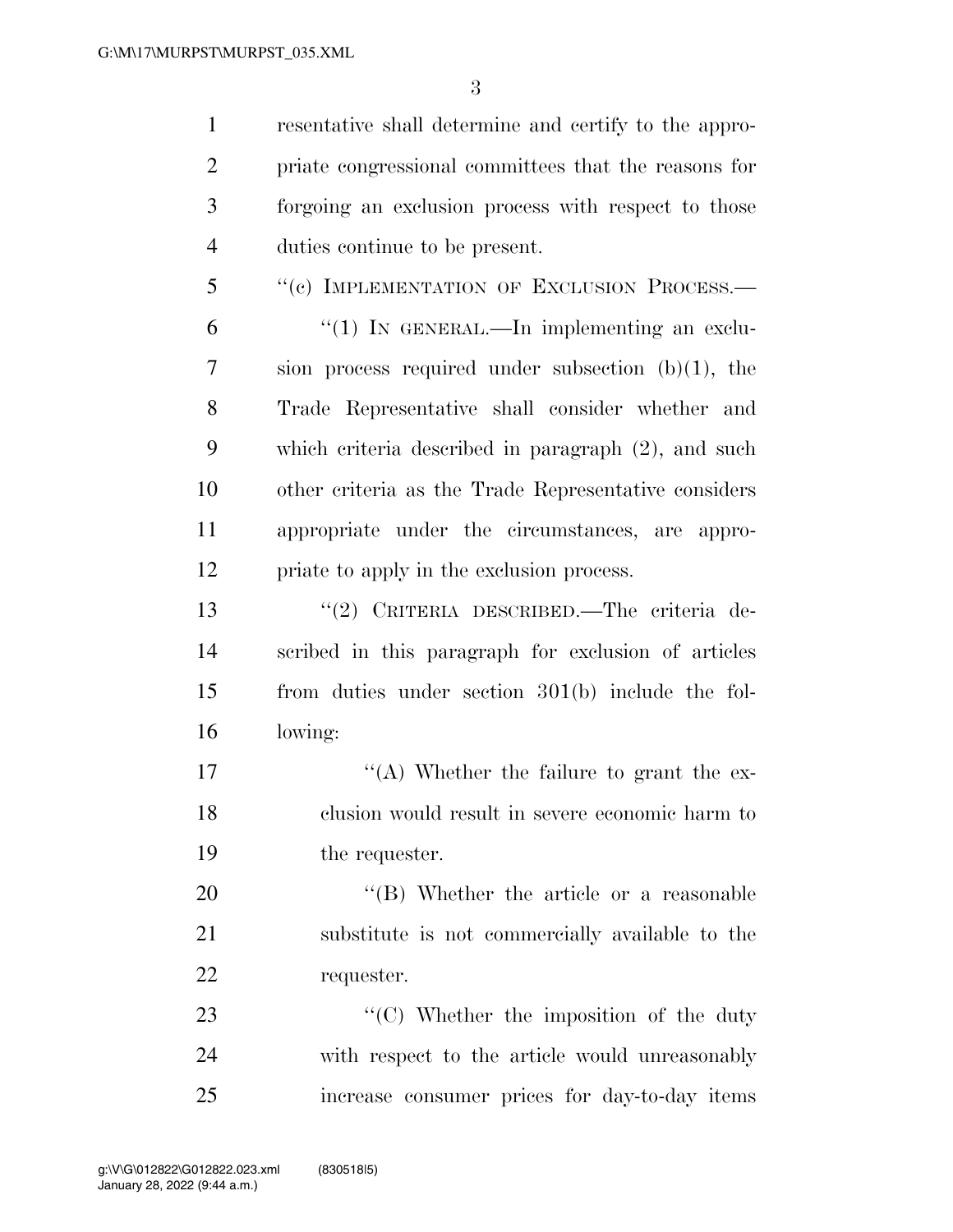| $\mathbf{1}$   | consumed by low- or middle-income families in                |
|----------------|--------------------------------------------------------------|
| 2              | the United States.                                           |
| 3              | $\lq\lq$ . Whether the imposition of the duty                |
| $\overline{4}$ | would have an unreasonable impact on manu-                   |
| 5              | facturing output of the United States.                       |
| 6              | $\lq\lq(E)$ Whether the imposition of the duty               |
| $\overline{7}$ | would have an unreasonable impact on the abil-               |
| 8              | ity of an entity to fulfill contracts or to build            |
| 9              | critical infrastructure.                                     |
| 10             | "(F) Whether the failure to grant the ex-                    |
| 11             | clusion is likely to result in a particular entity           |
| 12             | or entities having the ability to abuse a domi-              |
| 13             | nant market position.                                        |
| 14             | "(d) EXCLUSION OF CERTAIN DUTIES.—This section               |
| 15             | shall not apply to duties imposed under section 301(b)       |
| 16             | pursuant to a dispute resolution process under the World     |
| 17             | Trade Organization.                                          |
|                | 18 "(e) PUBLICATION OF NOTICE.—Subject to sub-               |
| 19             | section (d), not later than 90 days after imposing any duty  |
| 20             | under section $301(b)$ , the Trade Representative, in con-   |
| 21             | sultation with such other Federal agencies as the Trade      |
| 22             | Representative considers appropriate, shall publish a no-    |
| 23             | tice in the Federal Register regarding the criteria that the |
| 24             | Trade Representative will apply and the evidence it will     |
| 25             | evaluate in determining whether a request for exclusion      |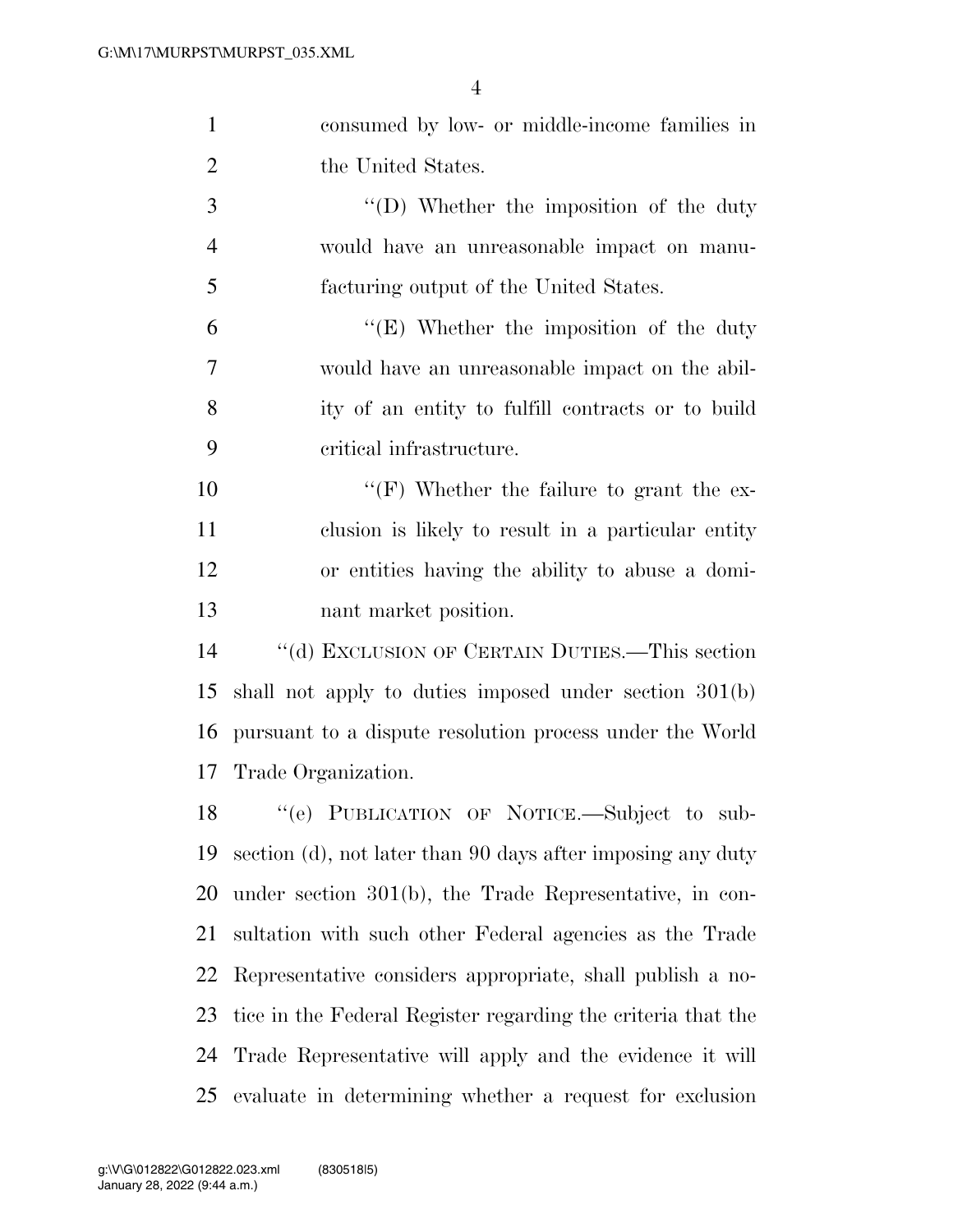| $\mathbf{1}$   | from such duty satisfies the requirements of the exclusion    |
|----------------|---------------------------------------------------------------|
| $\overline{2}$ | process under subsection $(b)(1)$ .                           |
| 3              | "(f) DEFINITIONS.—In this section:                            |
| $\overline{4}$ | "(1) APPROPRIATE CONGRESSIONAL COMMIT-                        |
| 5              | TEES.—The term 'appropriate congressional com-                |
| 6              | mittees' means—                                               |
| 7              | $\lq\lq$ the Committee on Finance of the                      |
| 8              | Senate; and                                                   |
| 9              | "(B) the Committee on Ways and Means                          |
| 10             | of the House of Representatives.                              |
| 11             | "(2) SEVERE ECONOMIC HARM.—The term 'se-                      |
| 12             | vere economic harm', with respect to an exclusion             |
| 13             | from duties requested by a United States entity, in-          |
| 14             | cludes circumstances under which failure to grant             |
| 15             | the exclusion would—                                          |
| 16             | $\lq\lq$ render the business of the entity un-                |
| 17             | profitable; or                                                |
| 18             | $\lq$ <sup>"</sup> (B) result in a significant number or pro- |
| 19             | portion of the workers employed by the entity                 |
| 20             | becoming totally separated from employment.                   |
| 21             | "(3) SMALL ENTITIES.—The term 'small enti-                    |
| 22             | ties' has the meaning given the term 'small entity'           |
| 23             | in section 601 of title 5, United States Code.                |
| 24             | UNITED STATES ENTITY.—The<br>(4)<br>term                      |
| 25             | United States entity' means an entity organized               |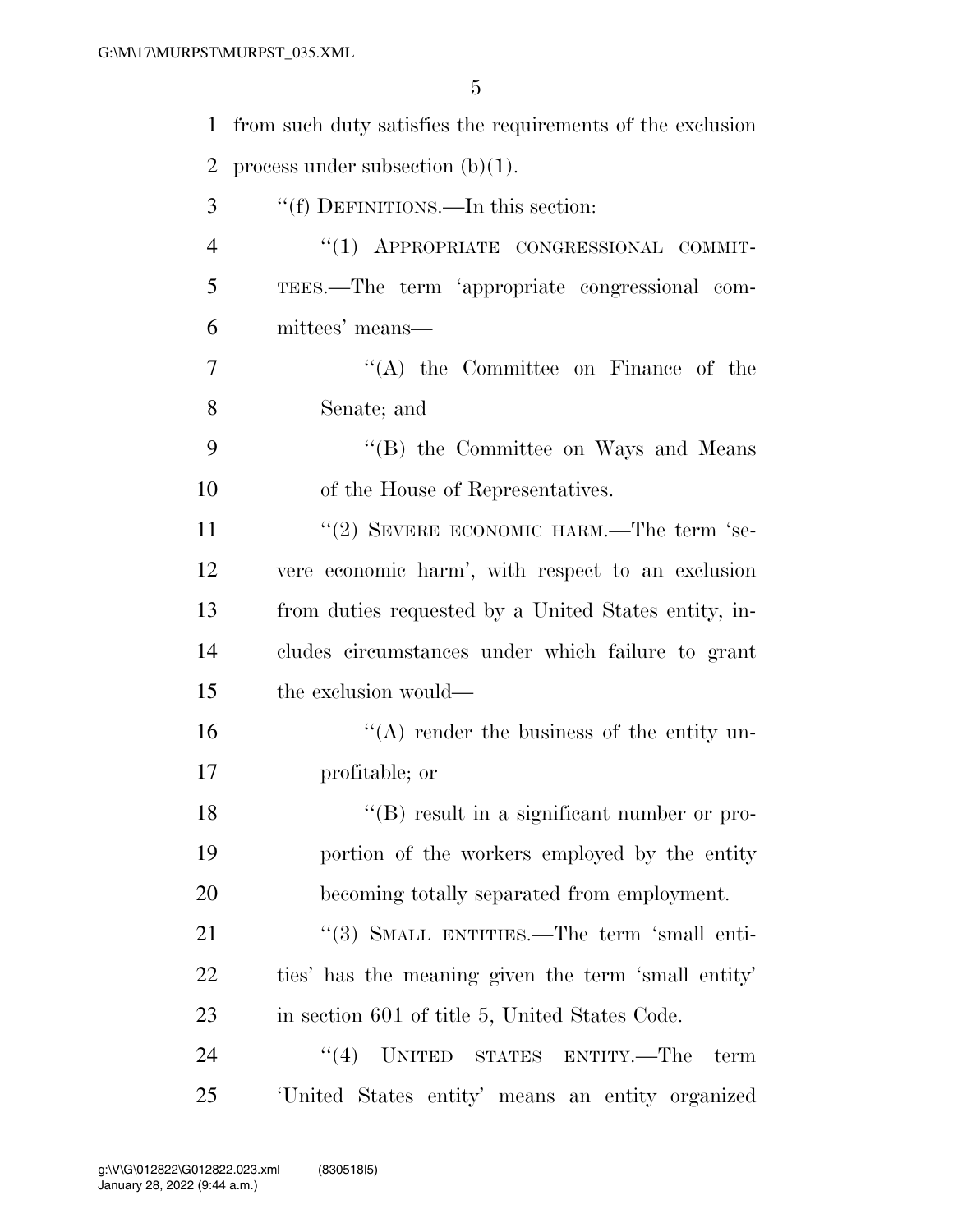under the laws of the United States or of any juris- diction within the United States, including a foreign branch of such an entity.''.

 (2) CLERICAL AMENDMENT.—The table of con- tents for the Trade Act of 1974 is amended by in- serting after the item relating to section 305 the fol-lowing:

''Sec. 305A. Process for exclusion of articles from duties.''.

 (b) ESTABLISHMENT OF EXCLUSION PROCESS FOR CERTAIN DUTIES RELATING TO PEOPLE'S REPUBLIC OF CHINA.—

 (1) IN GENERAL.—Notwithstanding any other provision of law, the United States Trade Represent- ative shall establish a process pursuant to which United States entities and associations of those enti- ties may request the exclusion of articles from duties described in paragraph (2).

 (2) DUTIES DESCRIBED.—The duties described in this paragraph are duties imposed pursuant to the investigation initiated under section 301 of the Trade Act of 1974 (19 U.S.C. 2411) on August 18, 2017, and with respect to which notice was pub-22 lished in the Federal Register on August 24, 2017 (82 Fed. Reg. 40213).

 (3) IMPLEMENTATION OF EXCLUSION PROC-ESS.—In implementing the process established under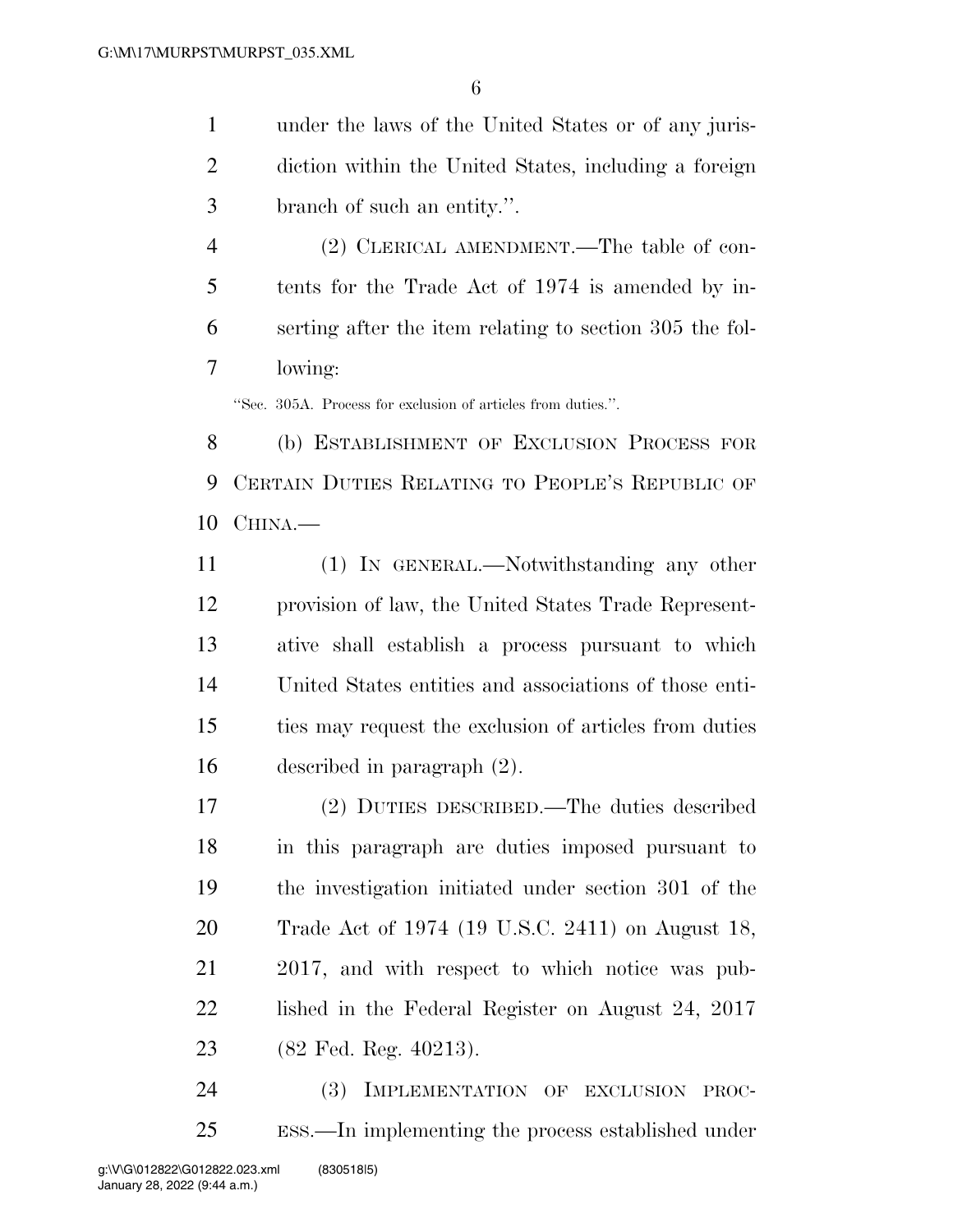paragraph (1) for exclusion of articles from duties described in paragraph (2), if the exclusion of the article can likely be administered by U.S. Customs and Border Protection—

 (A) the Trade Representative shall exclude that article from the imposition of such a duty if the Trade Representative determines, fol- lowing a request from a United States entity or an association of those entities, that the failure to grant the exclusion would result in severe economic harm to the requester;

 (B) unless the Trade Representative deter- mines that granting the exclusion would impair the ability of the United States to maintain ef- fective pressure to remove an unreasonable or discriminatory practice burdening United States commerce, the Trade Representative shall ex- clude that article from the imposition of such a duty if the Trade Representative determines fol- lowing a request from a United States entity or 21 an association of those entities that—

 (i) the article or a reasonable sub- stitute is not commercially available to the requester;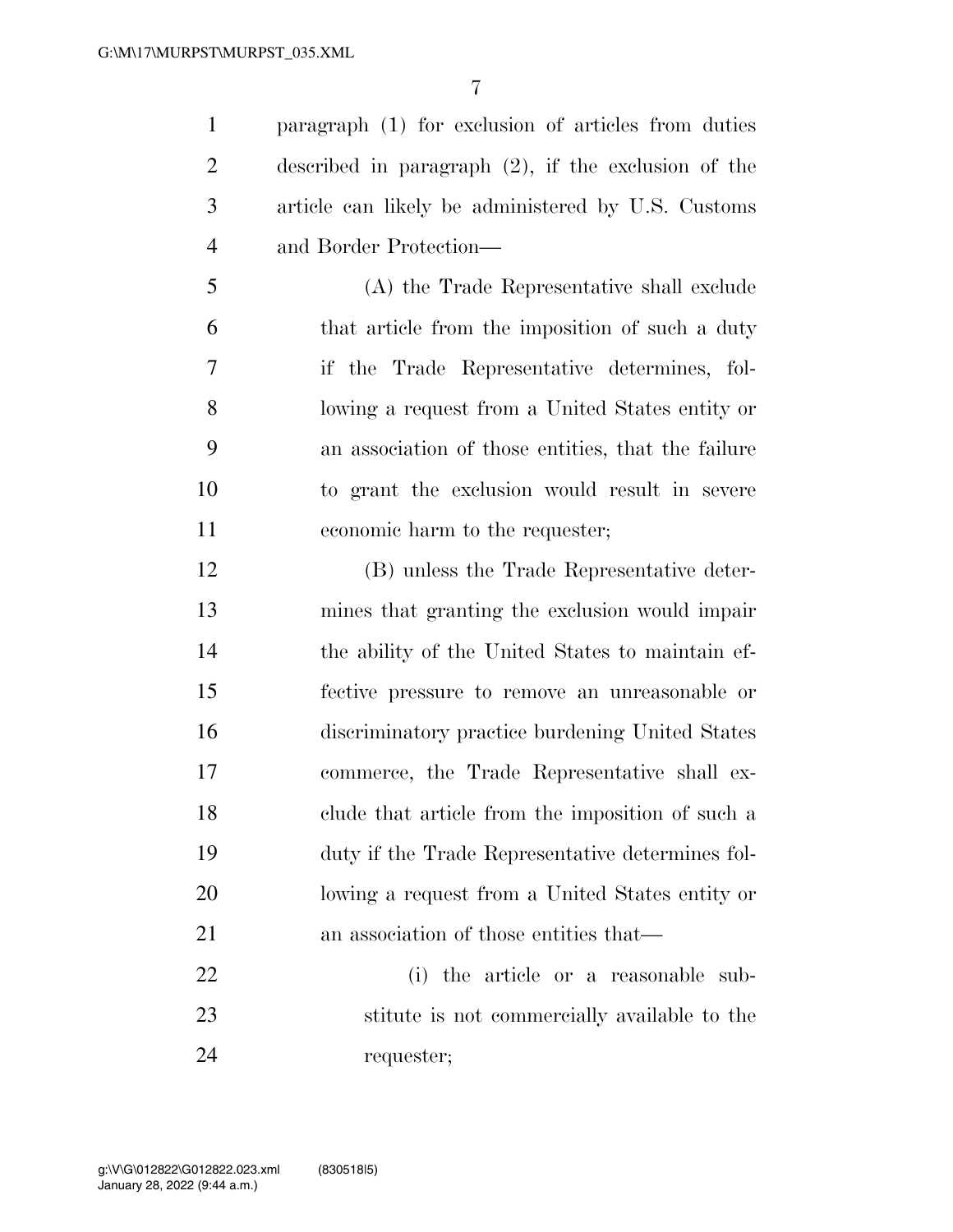| $\mathbf{1}$   | (ii) the imposition of the duty with re-          |
|----------------|---------------------------------------------------|
| $\overline{2}$ | spect to the article would unreasonably in-       |
| 3              | consumer prices for day-to-day<br>crease          |
| $\overline{4}$ | items consumed by low- or middle-income           |
| 5              | families in the United States;                    |
| 6              | (iii) the imposition of the duty would            |
| 7              | have an unreasonable impact on manufac-           |
| 8              | turing output of the United States;               |
| 9              | (iv) the imposition of the duty would             |
| 10             | have an unreasonable impact on the ability        |
| 11             | of an entity to fulfill contracts or to build     |
| 12             | critical infrastructure; or                       |
| 13             | (v) the failure to grant the exclusion            |
| 14             | is likely to result in a particular entity or     |
| 15             | entities having the ability to abuse a domi-      |
| 16             | nant market position; and                         |
| 17             | (C) the Trade Representative may identify         |
| 18             | other criteria relevant to determining whether    |
| 19             | the article shall be excluded from the imposition |
| 20             | of such a duty.                                   |
| 21             | (4)<br>TIMEFRAME OF EXCLUSION AND<br>$RE-$        |
| 22             | NEWAL.-                                           |
| 23             | (A) PERIOD OF EXCLUSION.—An exclusion             |
| 24             | of an article requested under paragraph (1)       |
| 25             | from duties described in paragraph $(2)$ —        |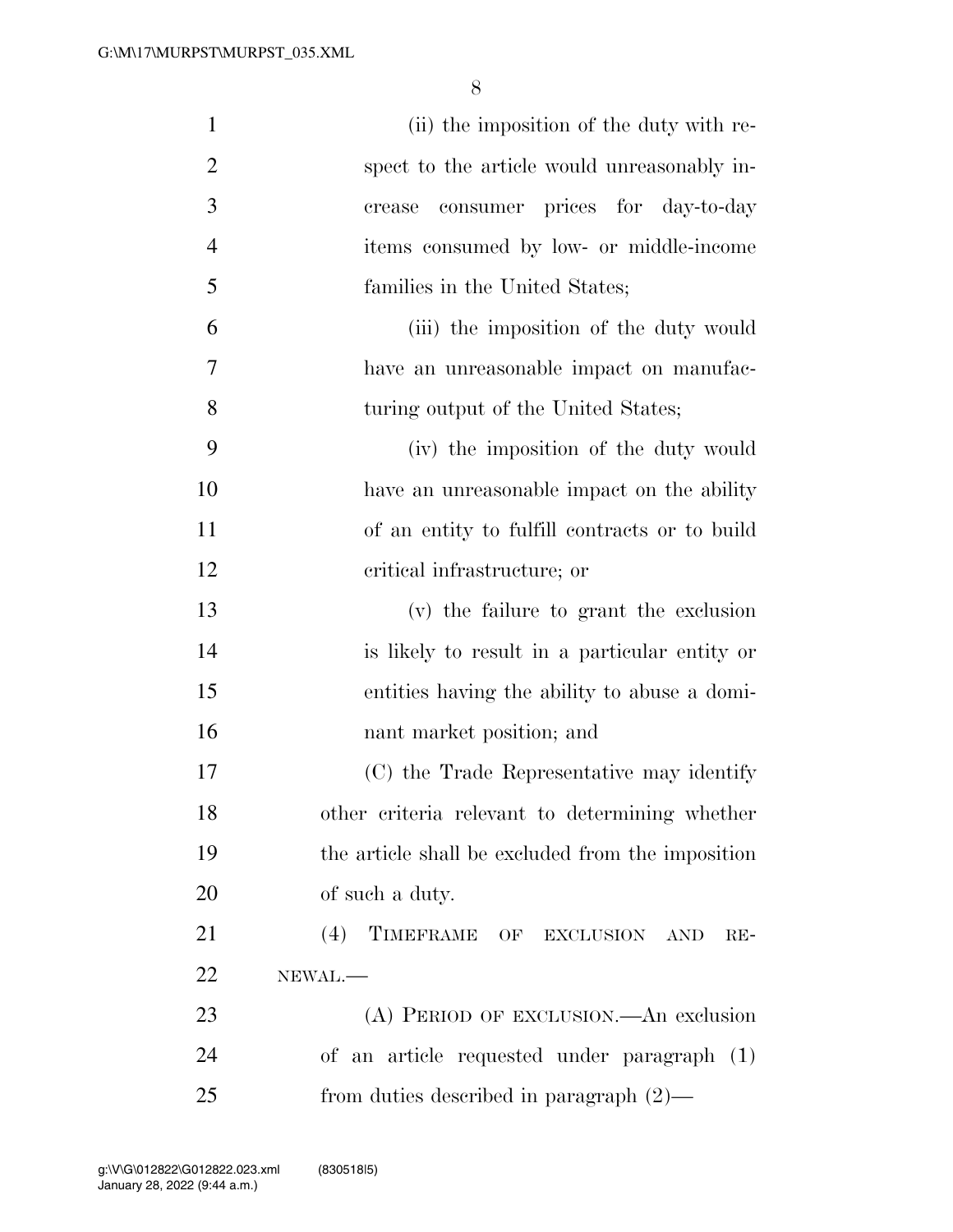| $\mathbf{1}$   | (i) shall be for a period of $18$ months;         |
|----------------|---------------------------------------------------|
| $\overline{2}$ | and                                               |
| 3              | (ii) shall be decided—                            |
| $\overline{4}$ | (I) not later than 90 days before                 |
| 5              | the duty is due to be paid; or                    |
| 6              | (II) if the Trade Representative                  |
| 7              | determines that the request presents              |
| 8              | exceptionally complex issues or re-               |
| 9              | quires additional evidence, not later             |
| 10             | than 120 days before the duty is due              |
| 11             | to be paid.                                       |
| 12             | (B) RENEWAL.—The Trade Representative             |
| 13             | shall allow applications for renewal of an exclu- |
| 14             | sion under paragraph (1) to be submitted not      |
| 15             | later than 90 days before the exclusion is set to |
| 16             | expire.                                           |
| 17             | (C) FAILURE TO ACT.—If the Trade Rep-             |
| 18             | resentative fails to decide an exclusion request  |
| 19             | under subparagraph $(A)(ii)$ during the appro-    |
| 20             | priate period set forth under that subpara-       |
| 21             | graph, the exclusion request will be deemed to    |
| 22             | have been granted until the date that is 30 days  |
| 23             | after the Trade Representative publishes in the   |
| 24             | Federal Register a decision not to grant the re-  |
| 25             | quest.                                            |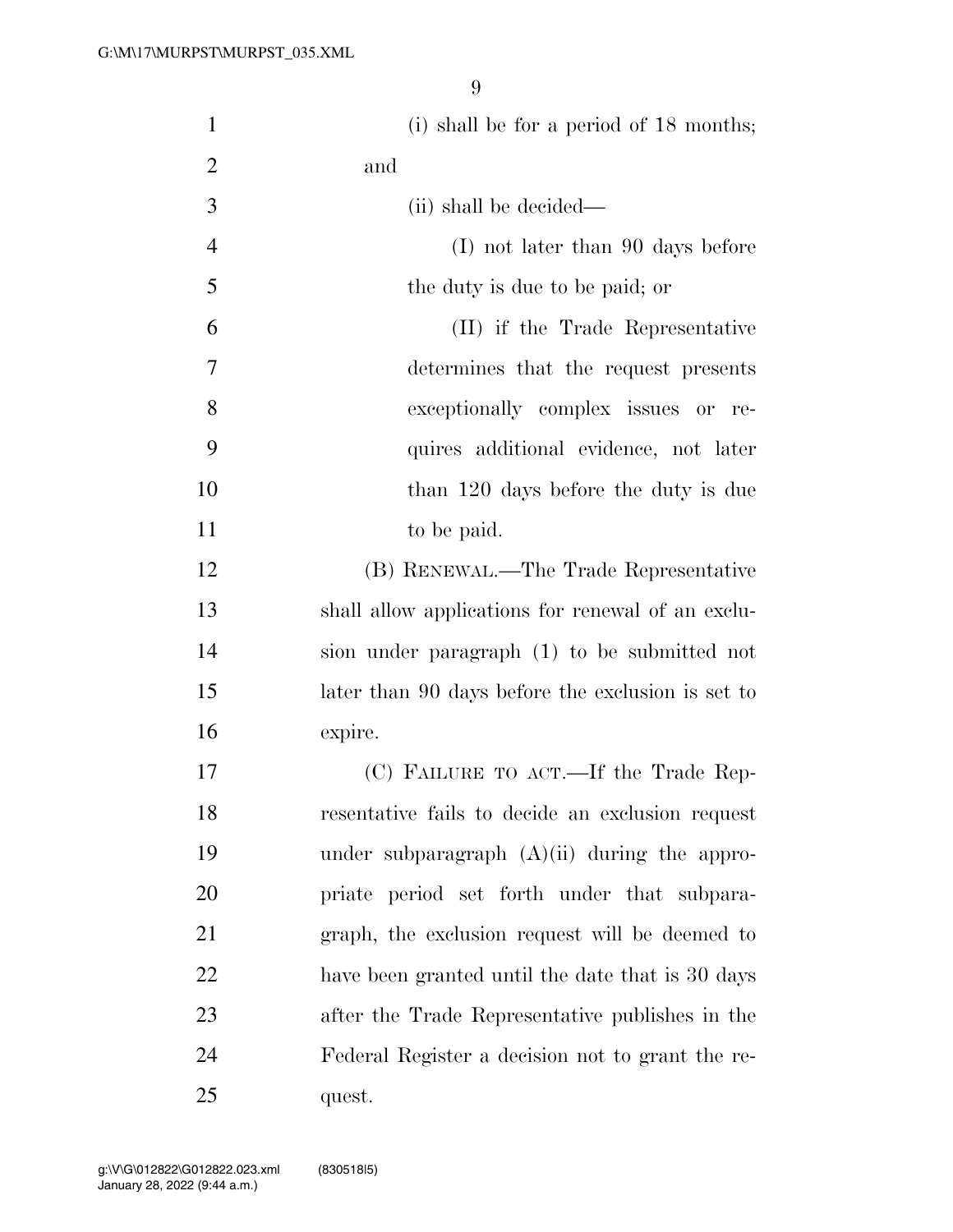| $\mathbf{1}$   | (5) WRITTEN REASONING.                            |
|----------------|---------------------------------------------------|
| $\overline{2}$ | (A) IN GENERAL.—If the Trade Rep-                 |
| 3              | resentative denies a request for an exclusion     |
| $\overline{4}$ | under paragraph (1), the Trade Representative     |
| 5              | shall provide to the requester of the exclusion a |
| 6              | reasoned determination for denying the request.   |
| $\overline{7}$ | (B) SUBSTANTIAL EVIDENCE.—A deter-                |
| 8              | mination under subparagraph (A) shall be sup-     |
| 9              | ported by substantial evidence from the admin-    |
| 10             | istrative record.                                 |
| 11             | $(6)$ REVIEW.—                                    |
| 12             | (A) IN GENERAL.—Not later than 180                |
| 13             | days after the date of the enactment of this      |
| 14             | Act, and annually thereafter, the Comptroller     |
| 15             | General of the United States shall conduct an     |
| 16             | audit of the exclusion process established under  |
| 17             | $\frac{1}{2}$ paragraph $(1)$ .                   |
| 18             | (B) ELEMENTS OF AUDIT.—Each audit re-             |
| 19             | quired by subparagraph (A) shall—                 |
| 20             | (i) include a review of the process               |
| 21             | $for-$                                            |
| 22             | (I) receiving and reviewing exclu-                |
| 23             | sion requests under paragraph $(1)$ ;             |
| 24             | (II) determining eligibility for an               |
| 25             | exclusion;                                        |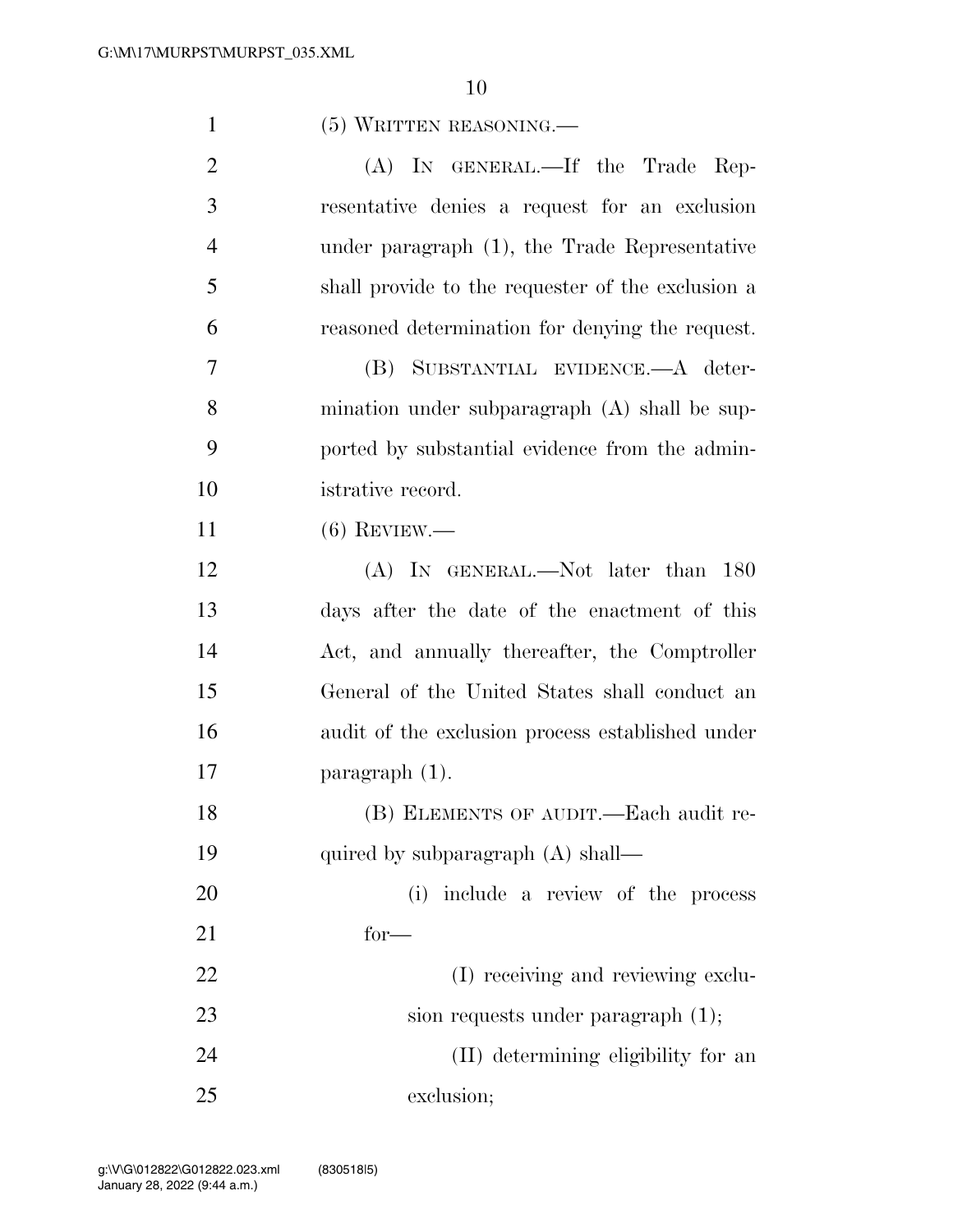| $\mathbf{1}$   | (III) applying relevant criteria                  |
|----------------|---------------------------------------------------|
| $\overline{2}$ | for an exclusion; and                             |
| 3              | (IV) making determinations re-                    |
| $\overline{4}$ | garding whether to grant an exclu-                |
| 5              | sion;                                             |
| 6              | (ii) examine the information provided             |
| 7              | to applicants prior to seeking an exclusion,      |
| 8              | as well as throughout the exclusion appli-        |
| 9              | cation process; and                               |
| 10             | (iii) analyze the timeliness of deci-             |
| 11             | sions, the consistency of decisions, and the      |
| 12             | internal review process for making deci-          |
| 13             | sions with respect to an exclusion.               |
| 14             | (7) REGULATIONS.—                                 |
| 15             | (A) IMPLEMENTATION OF PROCESS.-Not                |
| 16             | later than 120 days after the date of the enact-  |
| 17             | ment of this Act, The Trade Representative, in    |
| 18             | consultation with such other Federal agencies     |
| 19             | as the Trade Representative considers appro-      |
| 20             | priate, shall prescribe regulations regarding the |
| 21             | criteria that the Trade Representative will       |
| 22             | apply and the evidence the Trade Representa-      |
| 23             | tive will evaluate in deciding whether any of the |
| 24             | conditions in paragraph (3) have been satisfied   |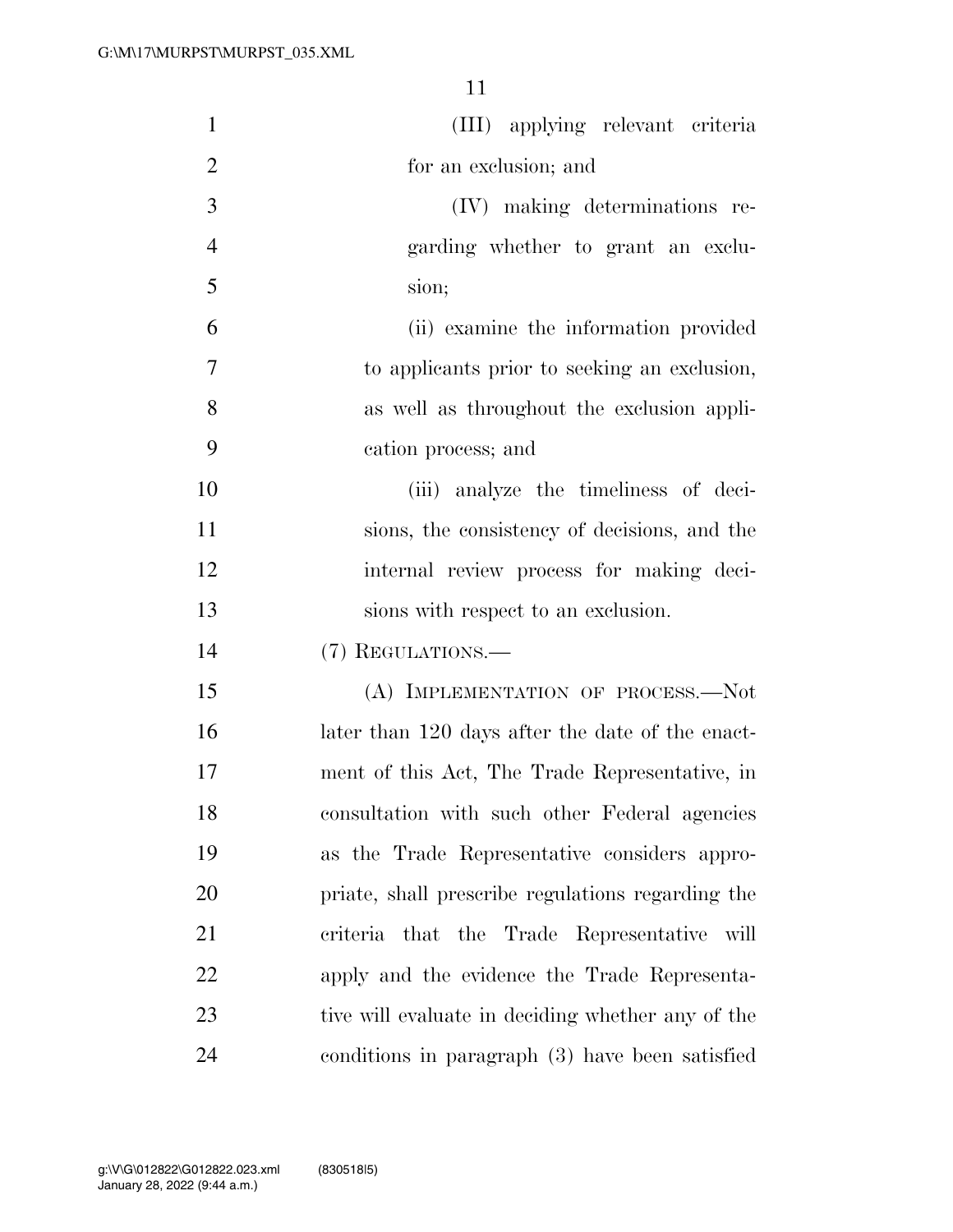with respect to an exclusion request under para-graph (1).

 (B) SEVERE ECONOMIC HARM.—The Trade Representative shall prescribe regulations regarding the definition of severe economic harm under paragraph (8), including by setting forth the evidence necessary to establish that a business is unprofitable, that workers will be separated, and other circumstances in which se-vere economic harm may be demonstrated.

(8) DEFINITIONS.—In this subsection:

 (A) SEVERE ECONOMIC HARM.—The term ''severe economic harm'', with respect to an ex- clusion from duties requested by a United States entity or an association of those entities, includes circumstances under which failure to grant the exclusion would—

 (i) render the business of the entity or entities unprofitable; or

 (ii) result in a significant number or proportion of the workers employed by the entity or entities becoming totally sepa-23 rated from employment.

 (B) UNITED STATES ENTITY.—The term ''United States entity'' means an entity orga-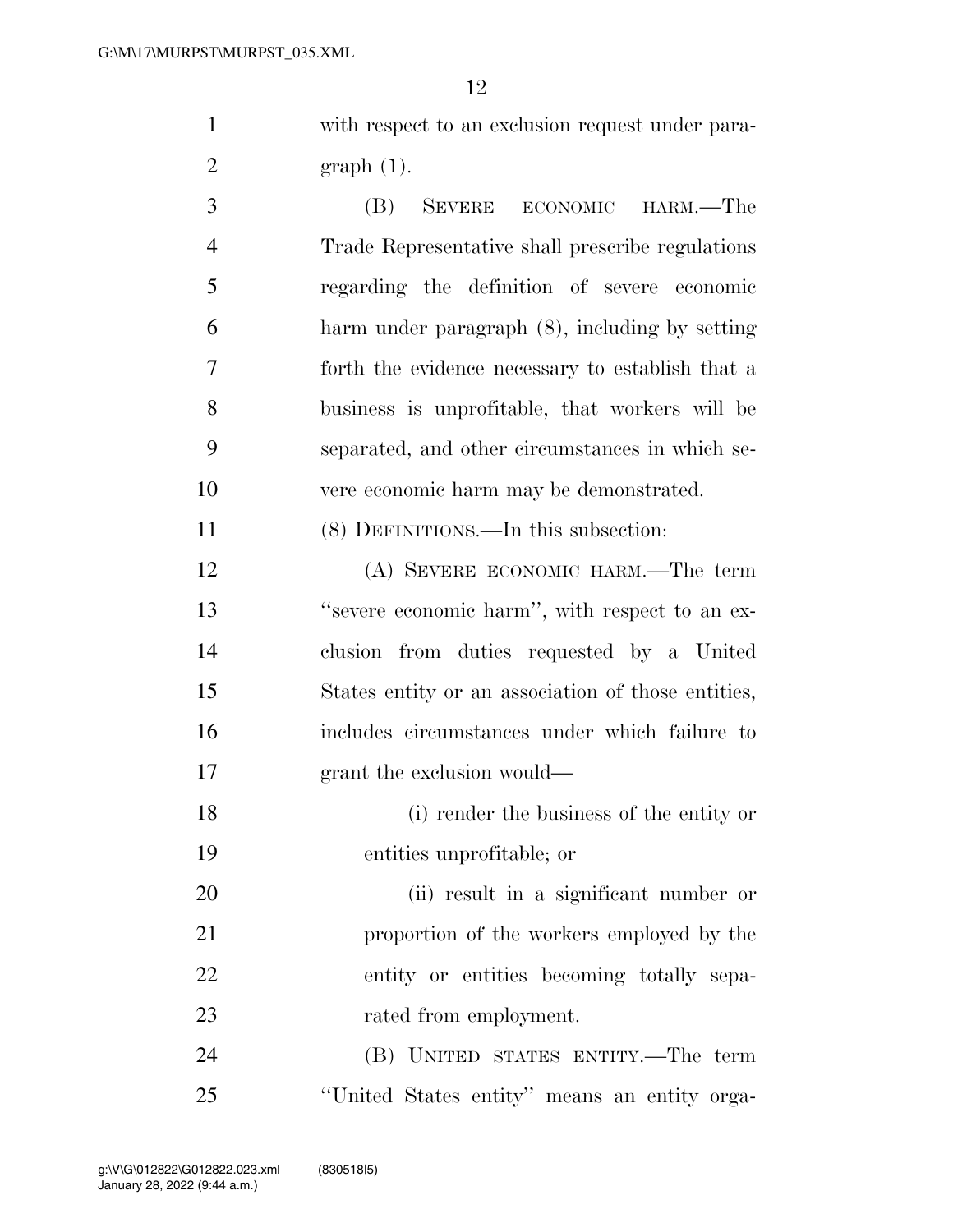| $\mathbf{1}$   | nized under the laws of the United States or of       |
|----------------|-------------------------------------------------------|
| 2              | any jurisdiction within the United States, in-        |
| 3              | eluding a foreign branch of such an entity.           |
| $\overline{4}$ | (c) TREATMENT OF CERTAIN EXCLUSIONS RELAT-            |
| 5              | ING TO PEOPLE'S REPUBLIC OF CHINA.                    |
| 6              | (1) REAUTHORIZATION OF EXCLUSIONS.- All               |
| 7              | covered duty exclusions shall be reinstituted for en- |
| 8              | tries filed on or before December 31, 2022.           |
| 9              | (2) RETROACTIVE APPLICATION FOR CERTAIN               |
| 10             | LIQUIDATIONS AND RELIQUIDATIONS.-                     |
| 11             | (A) IN GENERAL.—Notwithstanding sec-                  |
| 12             | tion 514 of the Tariff Act of 1930 (19 U.S.C.         |
| 13             | 1514) or any other provision of law and subject       |
| 14             | to subparagraph (B), any entry of a covered ar-       |
| 15             | ticle on which duties were paid under section         |
| 16             | $301(b)$ of the Trade Act of 1974 (19 U.S.C.          |
| 17             | $2411(b)$ ) and to which a covered duty exclusion     |
| 18             | would have applied if the entry were made on          |
| 19             | August 1, 2020, that was made—                        |
| 20             | (i) after August 1, 2020; and                         |
| 21             | (ii) before the date of the enactment                 |
| 22             | of this Act,                                          |
| 23             | shall be liquidated or reliquidated as though         |
| 24             | such entry occurred on such date of enactment.        |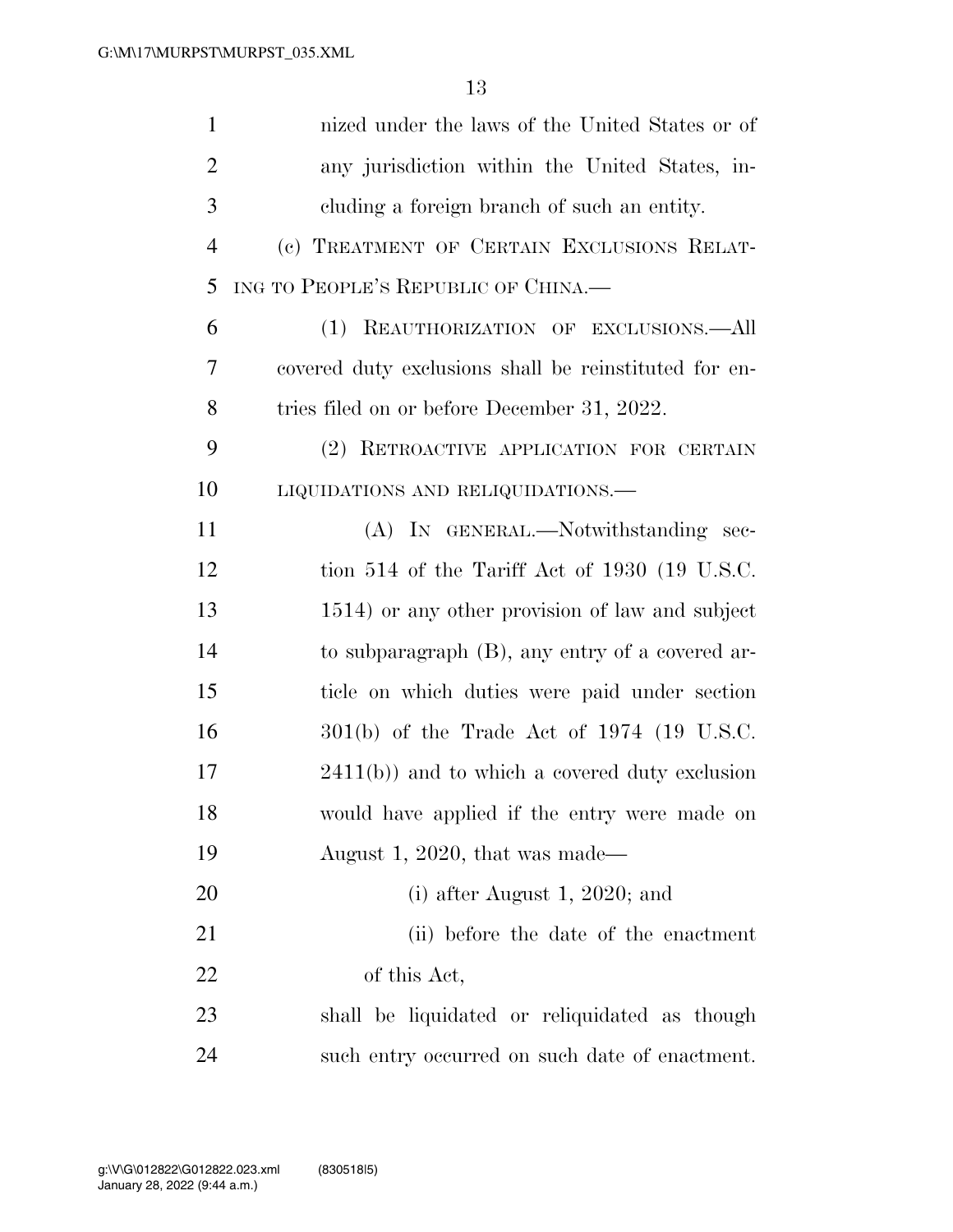| $\mathbf{1}$   | (B) REQUESTS.—A liquidation or reliqui-            |
|----------------|----------------------------------------------------|
| $\overline{2}$ | dation may be made under subparagraph (A)          |
| 3              | with respect to an entry of an article only if a   |
| $\overline{4}$ | request therefor is filed with U.S. Customs and    |
| 5              | Border Protection not later than 180 days after    |
| 6              | the date of the enactment of this Act that con-    |
| 7              | tains sufficient information to enable U.S. Cus-   |
| 8              | toms and Border Protection—                        |
| 9              | (i) to identify and reconstruct the                |
| 10             | entry, if necessary; and                           |
| 11             | (ii) to verify that the article is a cov-          |
| 12             | ered article.                                      |
| 13             | (C) PAYMENT OF AMOUNTS OWED.—Any                   |
| 14             | amounts owed by the United States pursuant to      |
| 15             | the liquidation or reliquidation of an entry of a  |
| 16             | covered article under subparagraph (A) shall be    |
| 17             | paid, without interest, not later than 90 days     |
| 18             | after the date of the liquidation or reliquidation |
| 19             | (as the case may be).                              |
| 20             | (3) DEFINITIONS.—In this subsection:               |
| 21             | (A) COVERED ARTICLE.—The term "cov-                |
| 22             | ered article" means an article that qualifies for  |
| 23             | a covered duty exclusion from duties paid under    |
| 24             | section 301(b) of the Trade Act of 1974 $(19$      |
| 25             | U.S.C. $2411(b)$ that was not granted by the       |